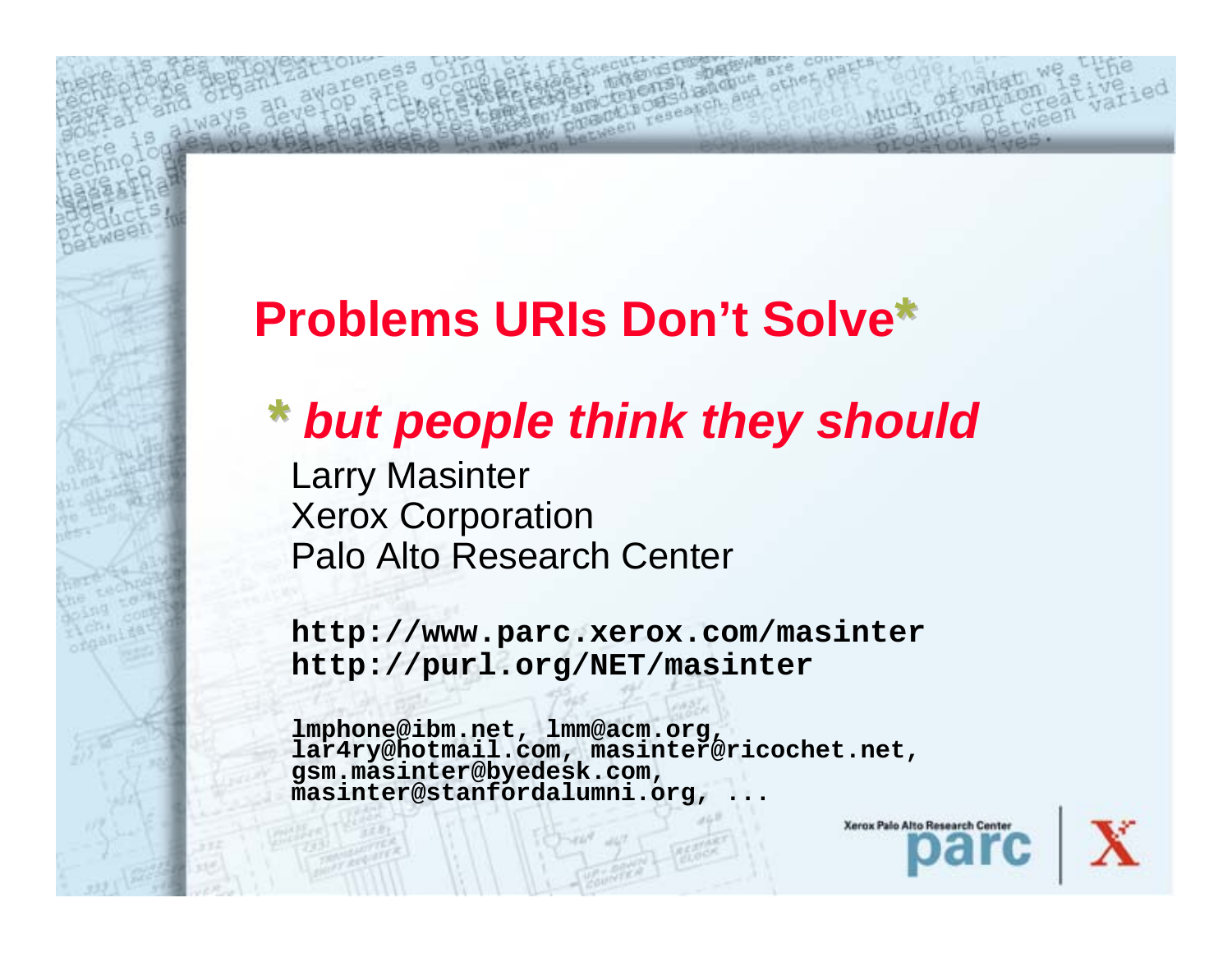## **Guide to the talk**

- update WWW4 talk: "problems URIs don't solve"
- a few more modern examples
- a few new problems
- new directions for solutions

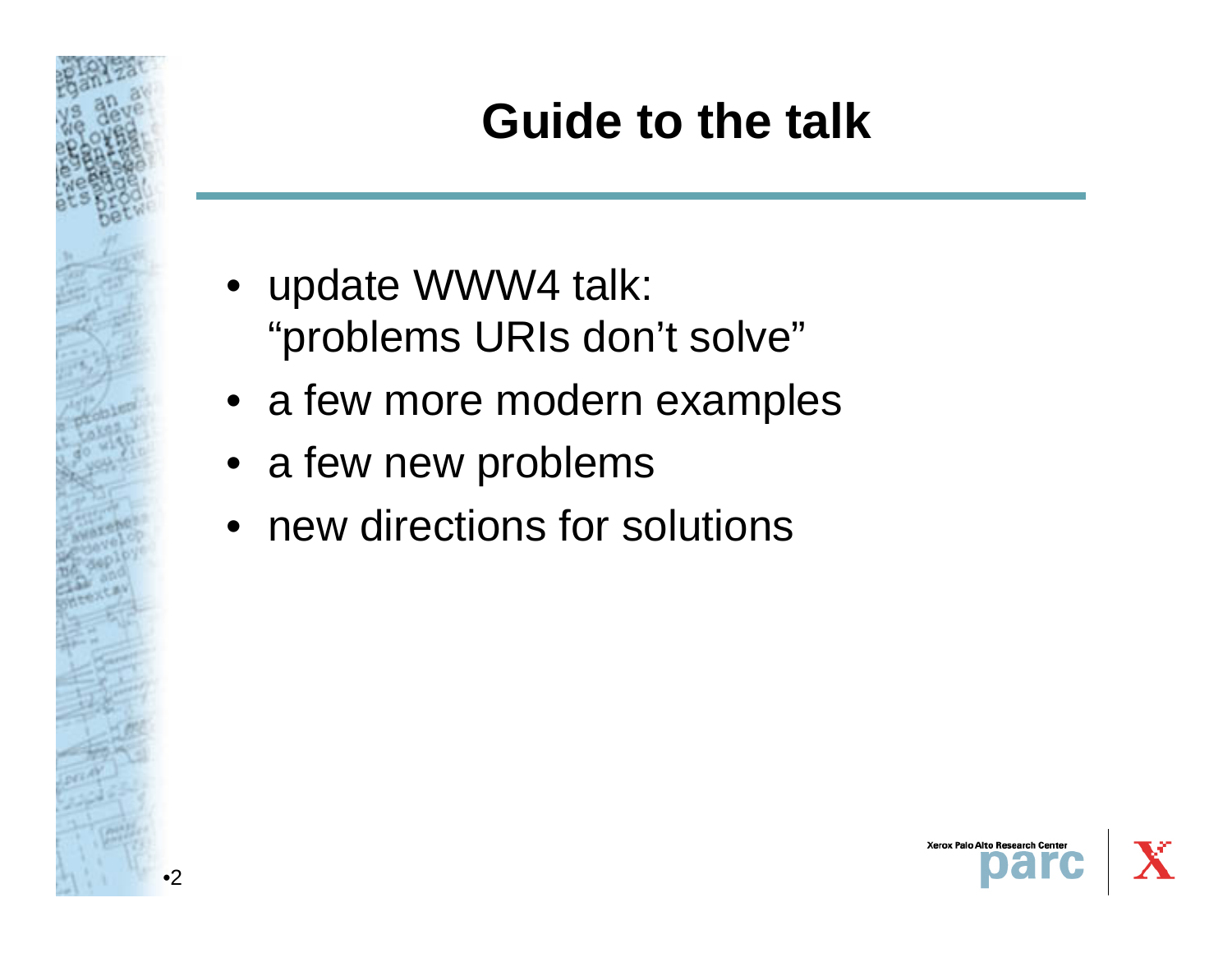## **Problems URIs don't solve**

- Dangling URLs
- Vanity, commerce, & ownership
- Using name for the unnamable

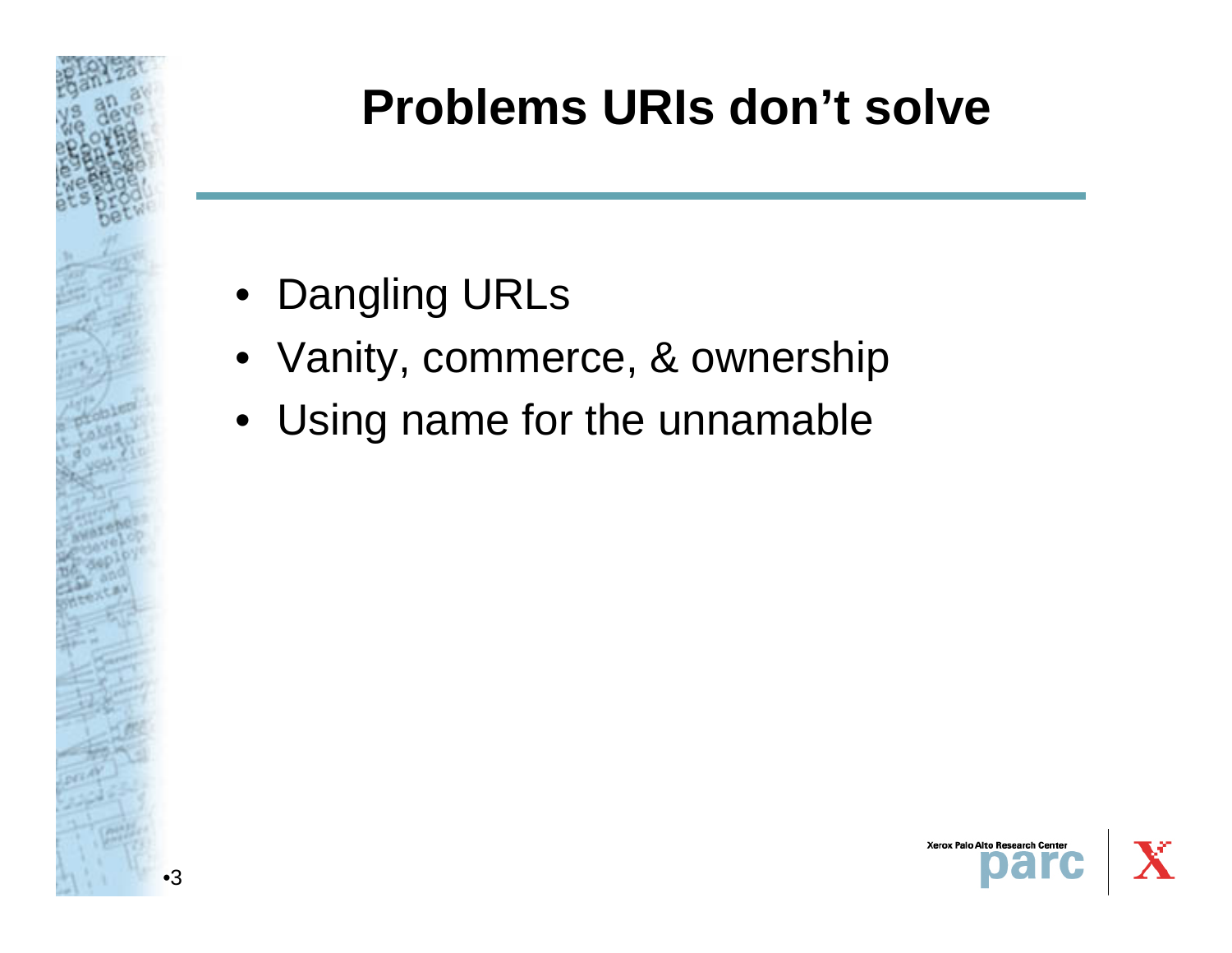#### **Recap: The UR- story** *UR-here, UR-there, UR-UR-Everywhere*

- URL: Uniform Resource Locator
	- where's the resource?
	- **Links of the Common** ubiquitous
- URN: Uniform Resource Name
	- –location independent name
- URC: Uniform Resource Characteristics
	- and the state of the title, author, information
- URI: Uniform Resource Identifier
	- **Links of the Common** any of the above

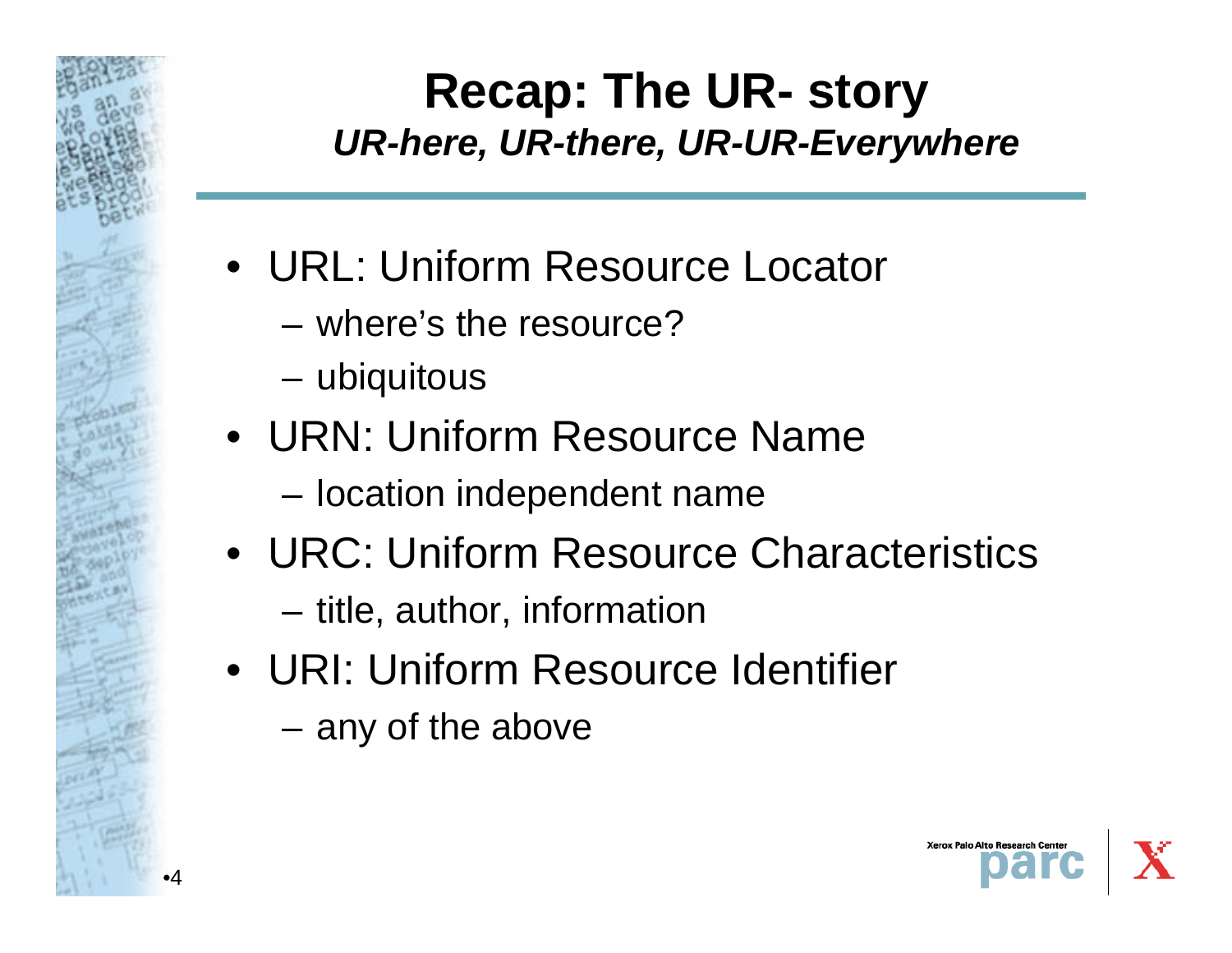# **The Dangling URL problem**

- The Web4Lib Problem
	- *"I created a list of interesting sites for my users… six months later, half the links didn't work! What can I do?"*

*"Don't worry, the URI committee is solving this problem… Location independent names!"*

- The URN solution: location-independent names:
	- Create a URN for the resource
	- Links include URNs instead of URLs
	- Tada! Problem solved!

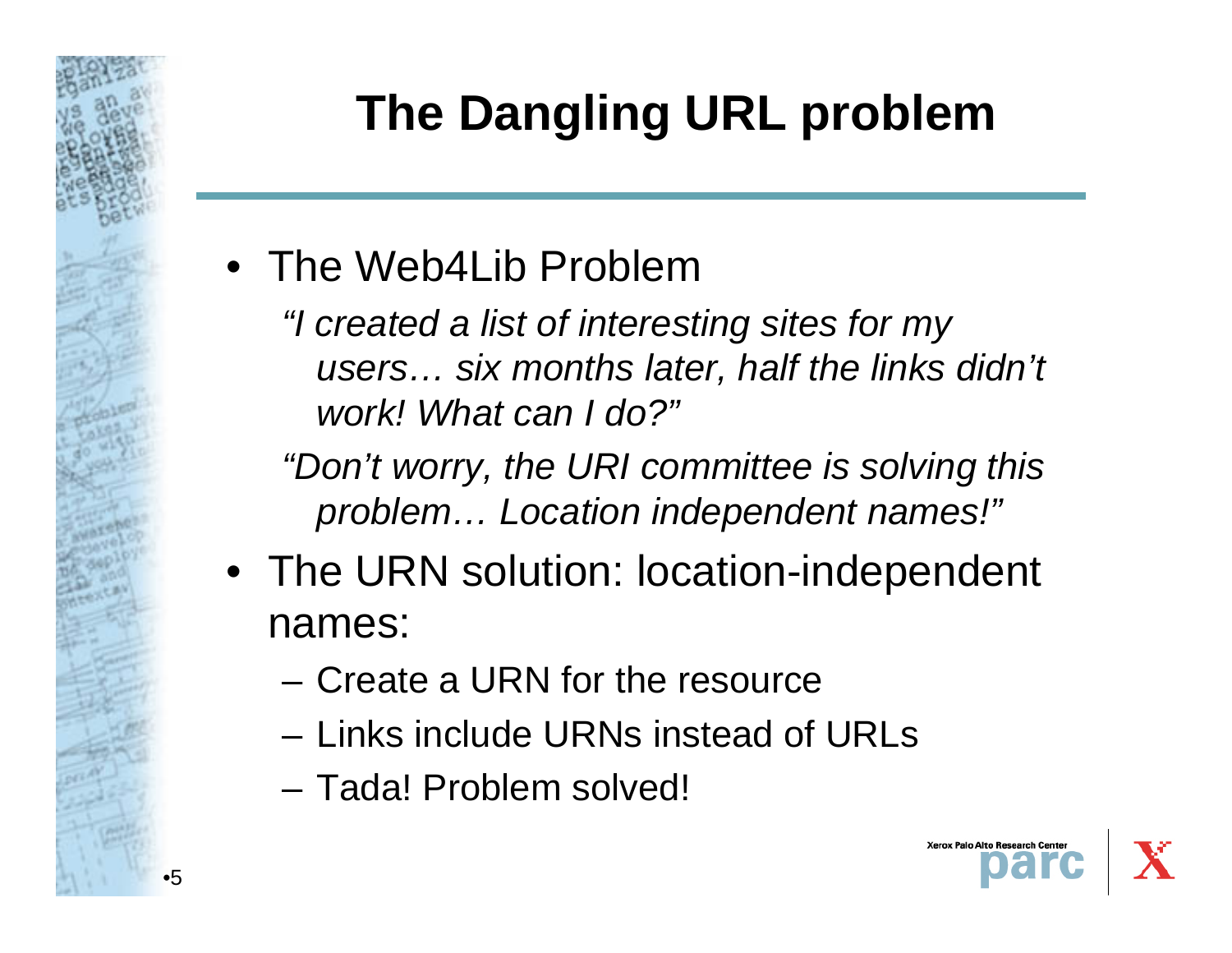## **Reasons URNs didn't solve the problem**

- Stuff moves
- Stuff goes away
- Over time, everything goes away
- Authority and trust issues

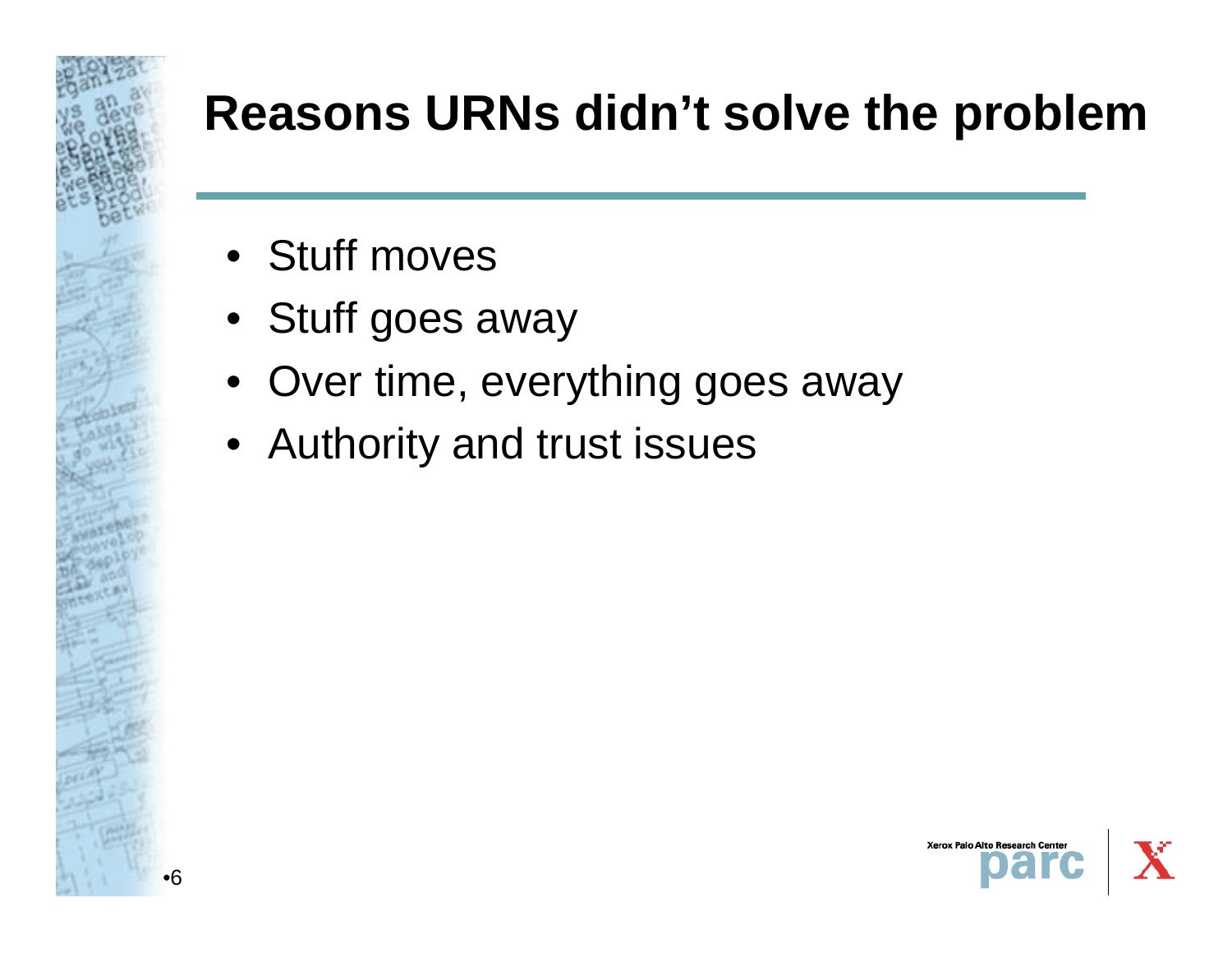# **Stuff Moves (in Mysterious Ways)**

- • Organizations split
	- AT&T => bellcore, belllabs, lucent, att
	- –How to find old research reports? Who maintains the old namespace?

#### • Organizations rename

- Resource naming based on authority/organizational name
- The old organization name is someone else's trademark
- The current "owner" of the name isn't an authority for the old name

#### •Organizations merge

- names and authority change
- The new organization now controls the
- –URN for "NAI" (Network Associates) vs. "McAfee" for virus files

### • Grad students eventually graduate

- http://www.ics.uci.edu/pub/ietf/http/ home page
- University authority or credentials don't migrate
- Employees leave the company
- Organizational hierarchical names are transient

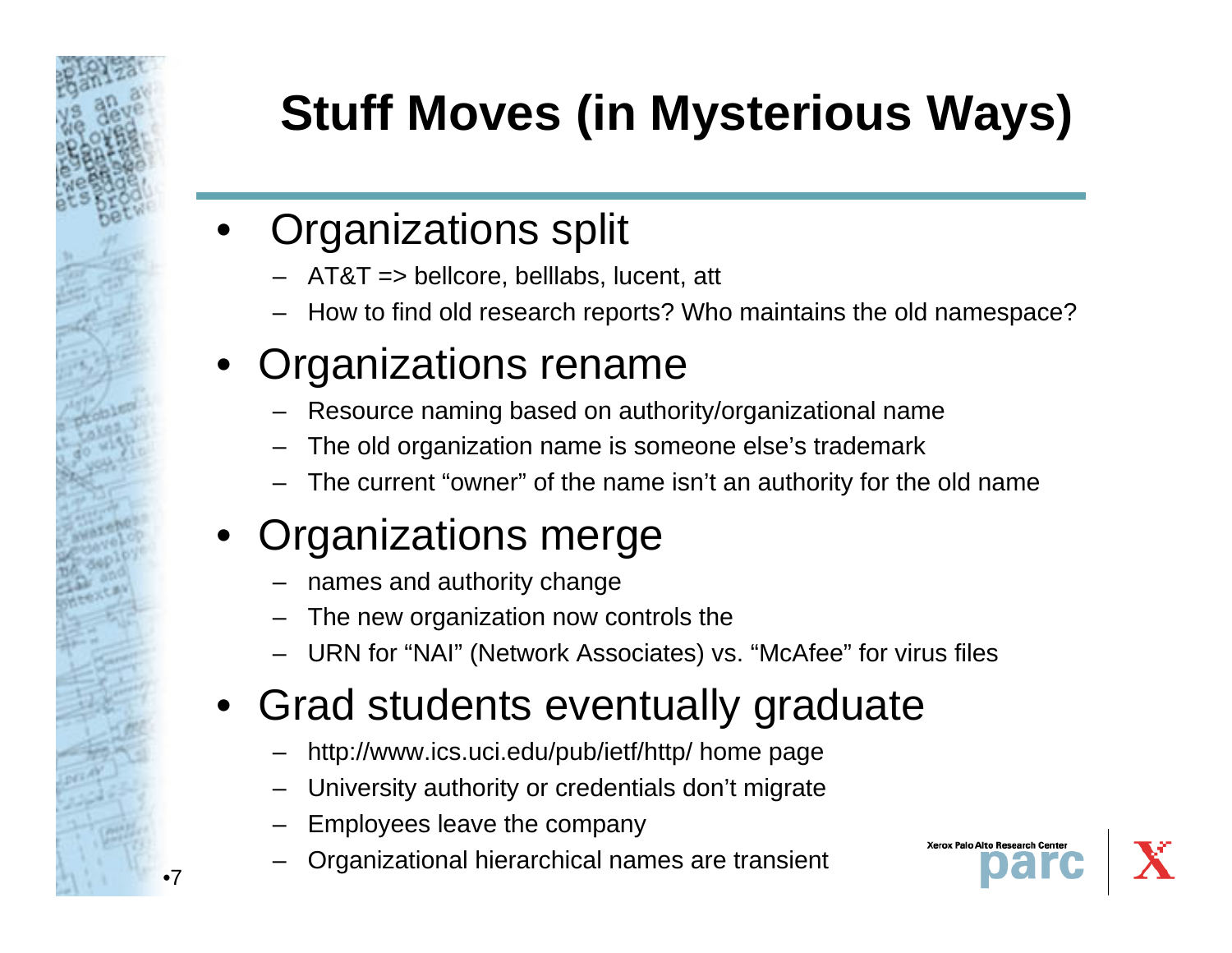# **Stuff goes away**

- The student isn't interested
- The company goes out of business
- The country disappears/merges/splits
- Eventually, almost everything disappears
- URN requirement: "500 years"
	- –What namespaces remain from 1499?
	- How do we resolve them?

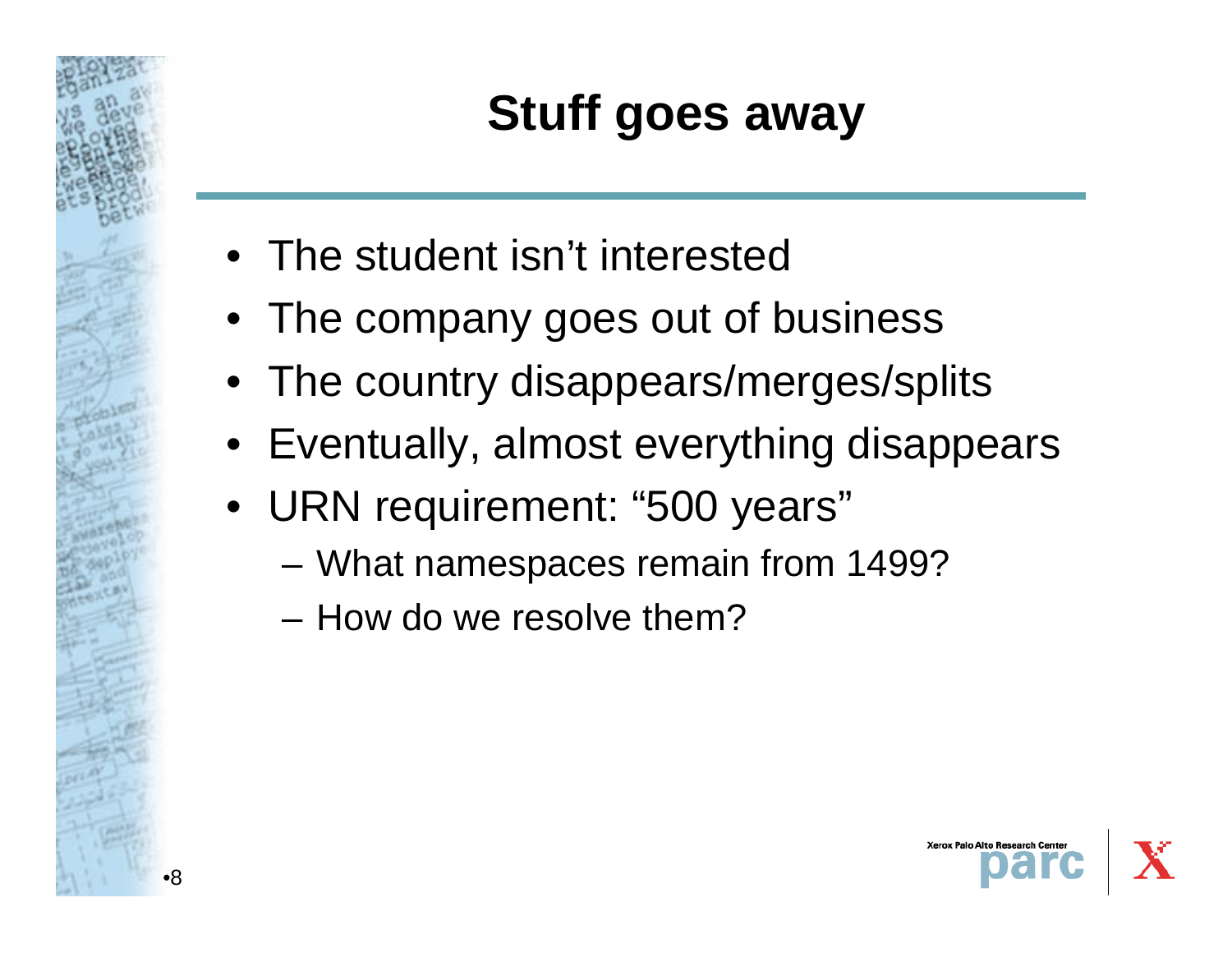## **Internet Scale Naming must scale over Time**

- Almost all of the approaches to scaling don't deal with time scale
- A simplistic solution: remember URL + timestamp
- "The document that was at http://www.ics.uci.edu/pub/ietf/http/ in August of 1999."
- Date URLs by date in referring material
- No help for resolution

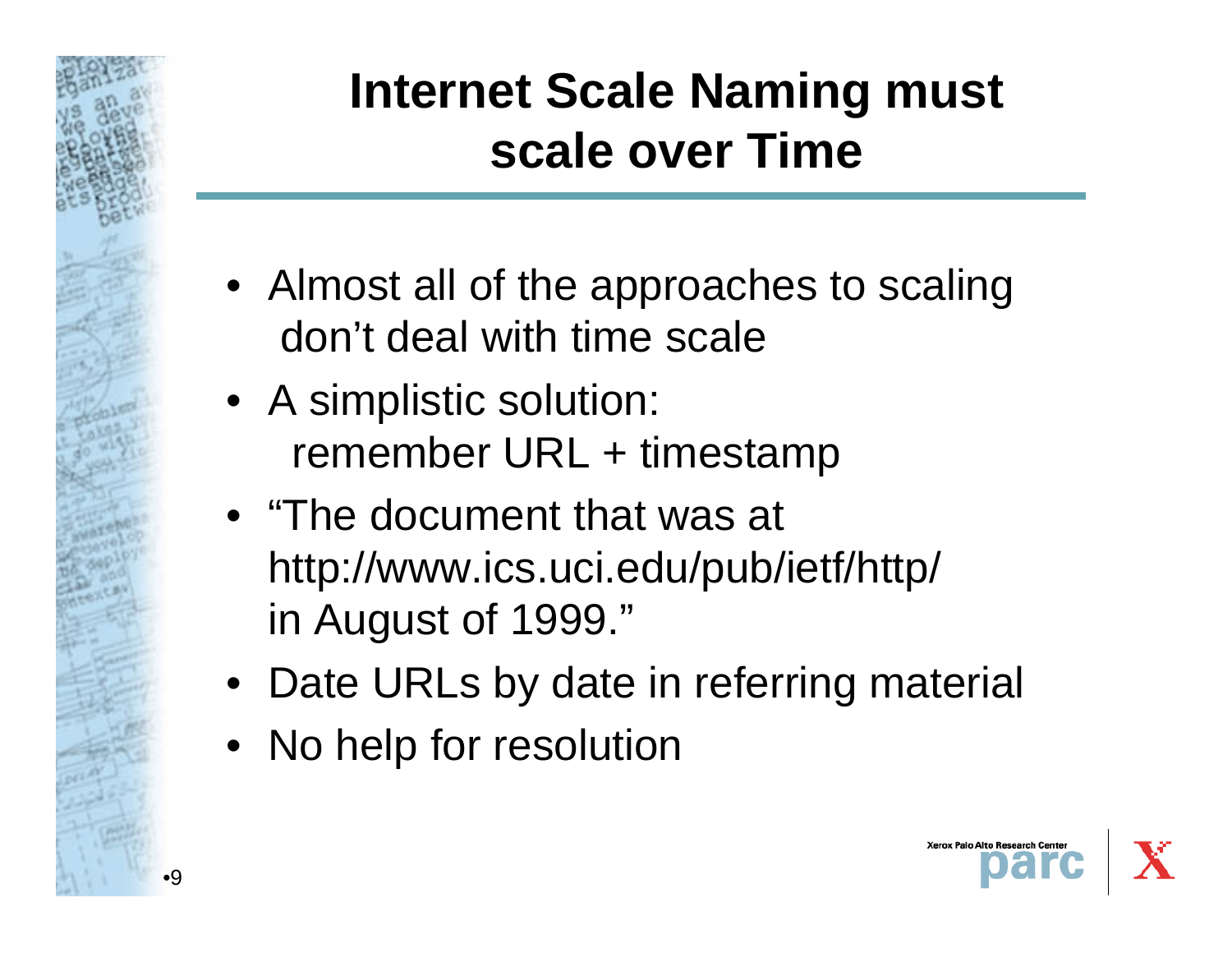## **Vanity, Commerce, and Ownership now a well-recognized problem**

- Now a well-recognized problem
- Generic terms: pimples.com
- Shared trademarks
	- and the state of the apple the fruit, apple music, apple computer
	- and the state of the delta the airline, delta the faucet-maker
- Migration of ownership
	- MTV.com
- Approaches: WIPO, Authority & policy, new TLDs, relative names

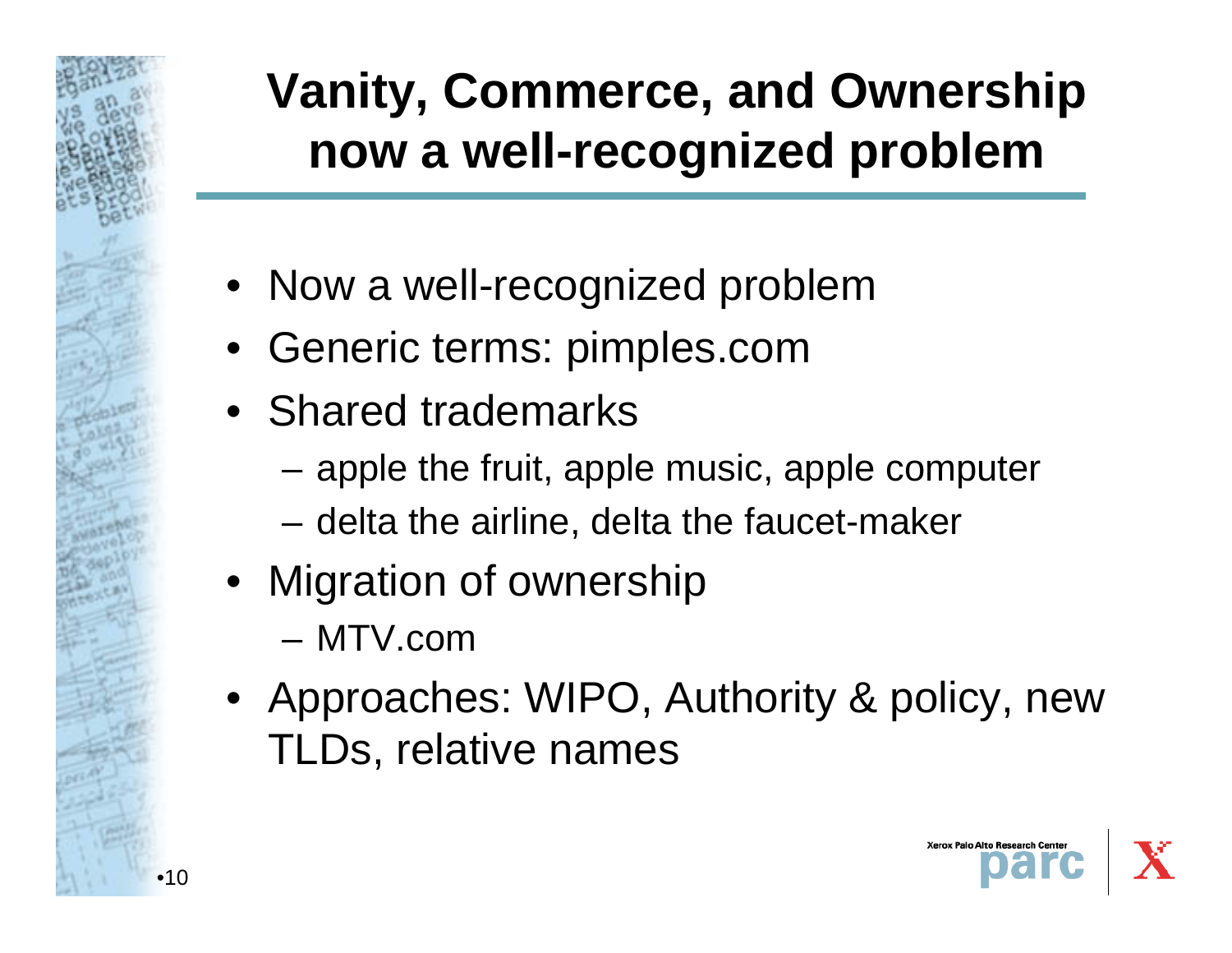## **Most approaches don't solve the problems**

- • Need another level of indirection?Hacking DNS TLDs doesn't help
- Solve only this problem, but don't solve the other naming problems

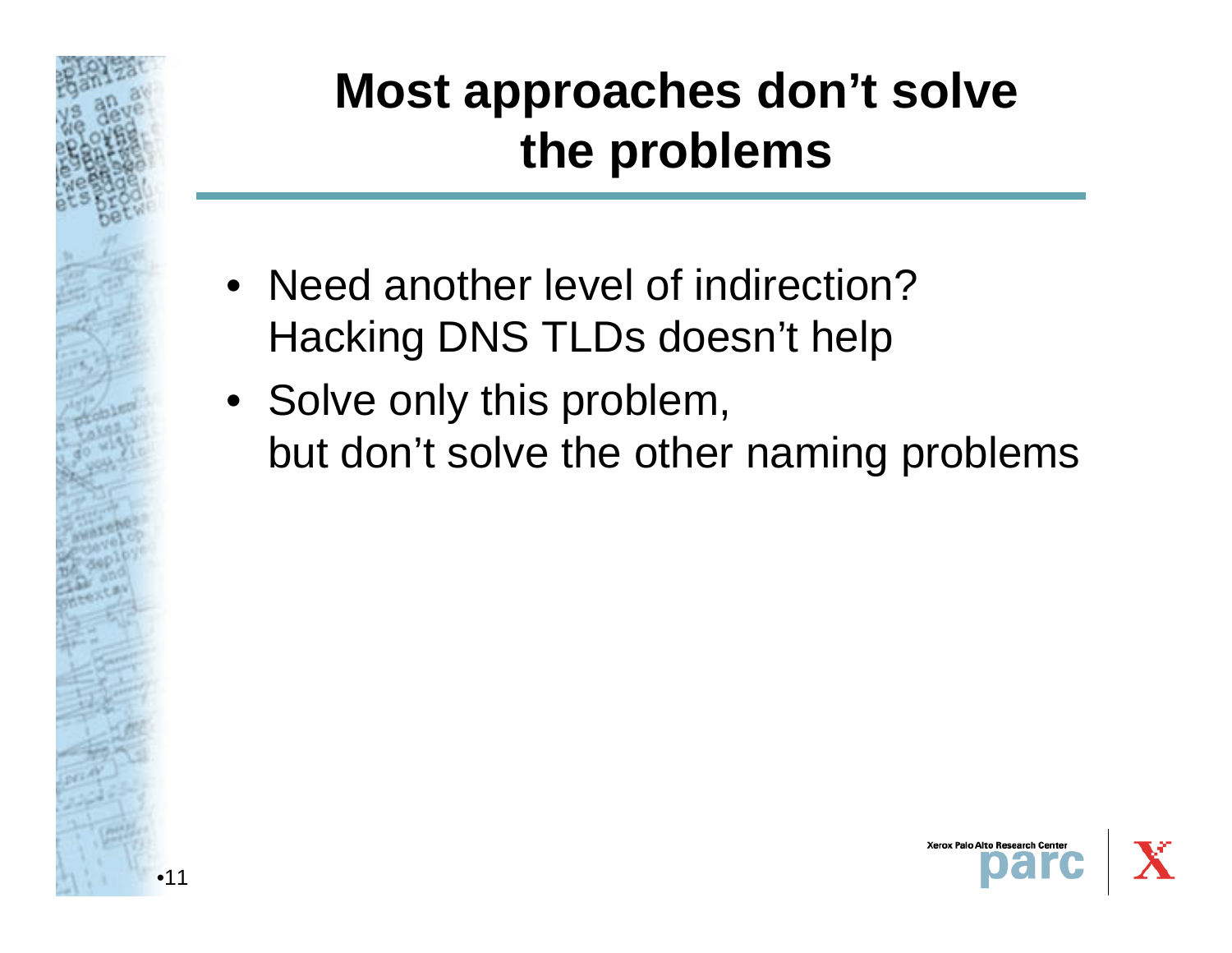## **Naming the unnamable**

- The "tv:" scheme
	- **Links of the Common**  Tune your TV to a particular channel
		- What's a channel? Is Tv:5 a name? A uniform name?
		- Name a station?
		- "name" a segment of time?
- The "data:" scheme



- –Every level of indirection needs a way around it
- –Include the data instead of a pointer to the data

 data:image/gif;base64,R0lGODdhMAAwAPAAAAAAAP///ywAAAAAMAAwAAAC8IyPqcvt3wCcDkiLc7C0qwyGHhSWpjQu5yqmC YsapyuvUUlvONmOZtfzgFz ByTB10QgxOR0TqBQejhRNzOfkVJ+5YiUqrXF5Y5lKh/DeuNcP5yLWGsEbtLiOSp a/TPg7JpJHxyendzWTBfX0cxOnKPjgBzi4diinWGdkF8kjdfnycQZXZeYGejmJl ZeGl9i2icVqaNVailT6F5iJ90m6mvuTS4OK05M0vDk0Q4XUtwvKOzrcd3iq9uisF81M1OIcR7lEewwcLp7tuNNkM3uNna3F2JQF o97Vriy/Xl4/f1cf5VWzXyym7PHhhx4dbgYKAAA7

– **data:application/vnd.webtv.tune,channel=upn, date=8/16/1999,time:23:00**

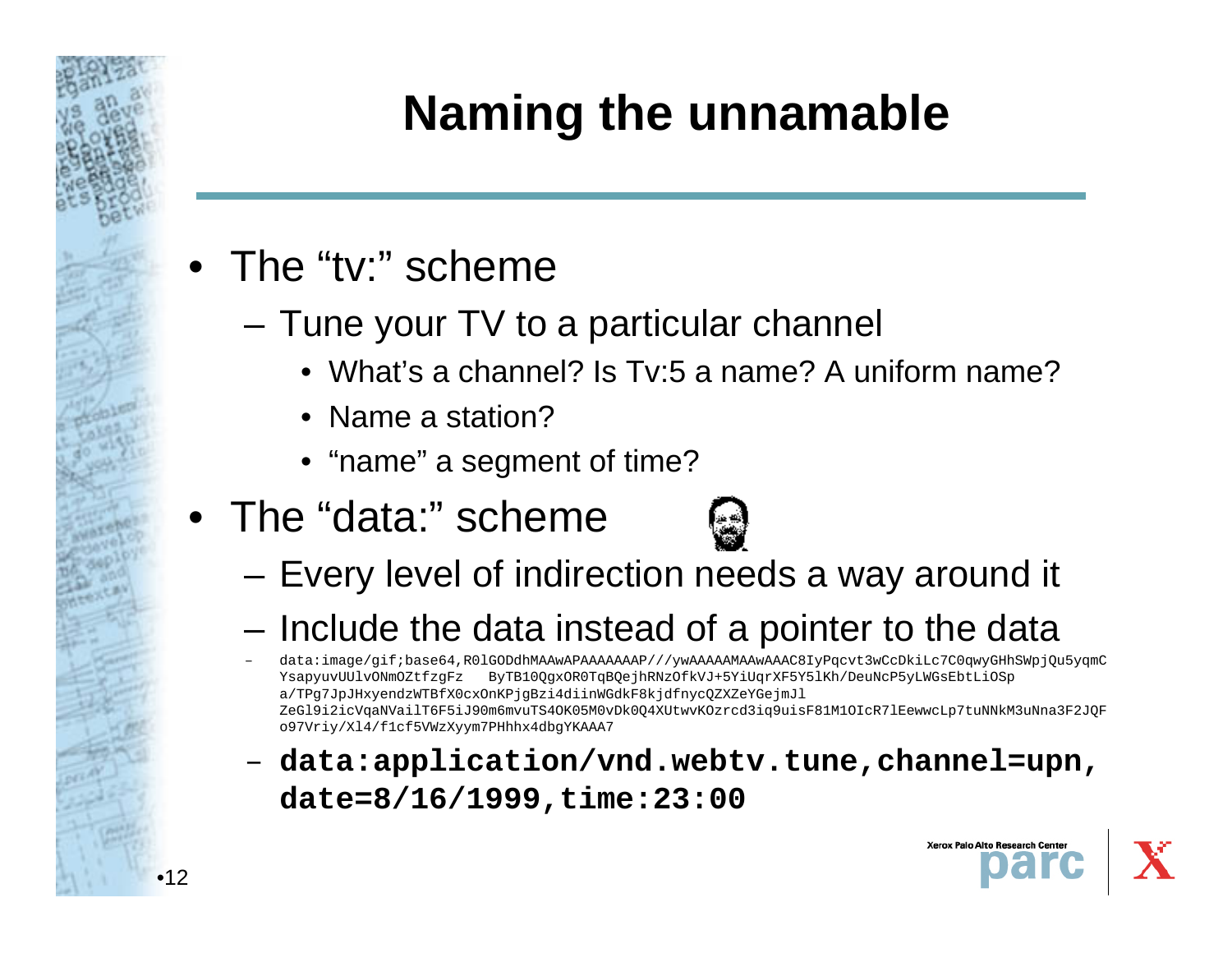## **Are Fragments names?**

- The stuff after the # in your URI
- Is it part of the URI or not?
- Part of name depends on media being pointed into
- Redirection, indirection to/from components
- •Naming interacts with document model

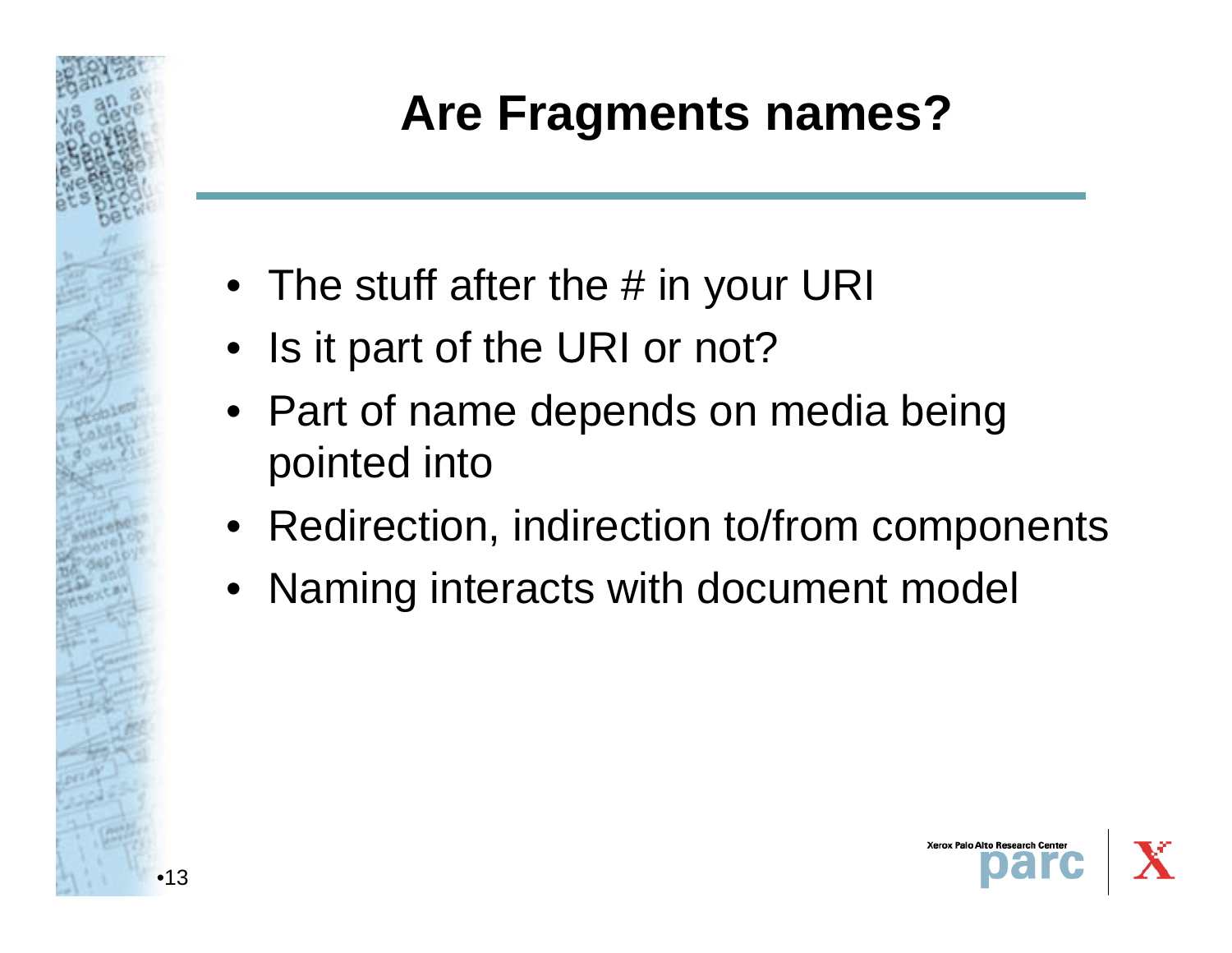# **Names for non-English**

- Other Western European languages: accents
	- **http://www.métro.paris.fr/métro**
- Hebrew and Arabic
	- Direction marks
	- vowel markers
- Asian languages
	- Private characters for names
	- **Links of the Common** Variations with accents for Thai, Urdu
- Even for English: capitalization creating trade names from generic terms